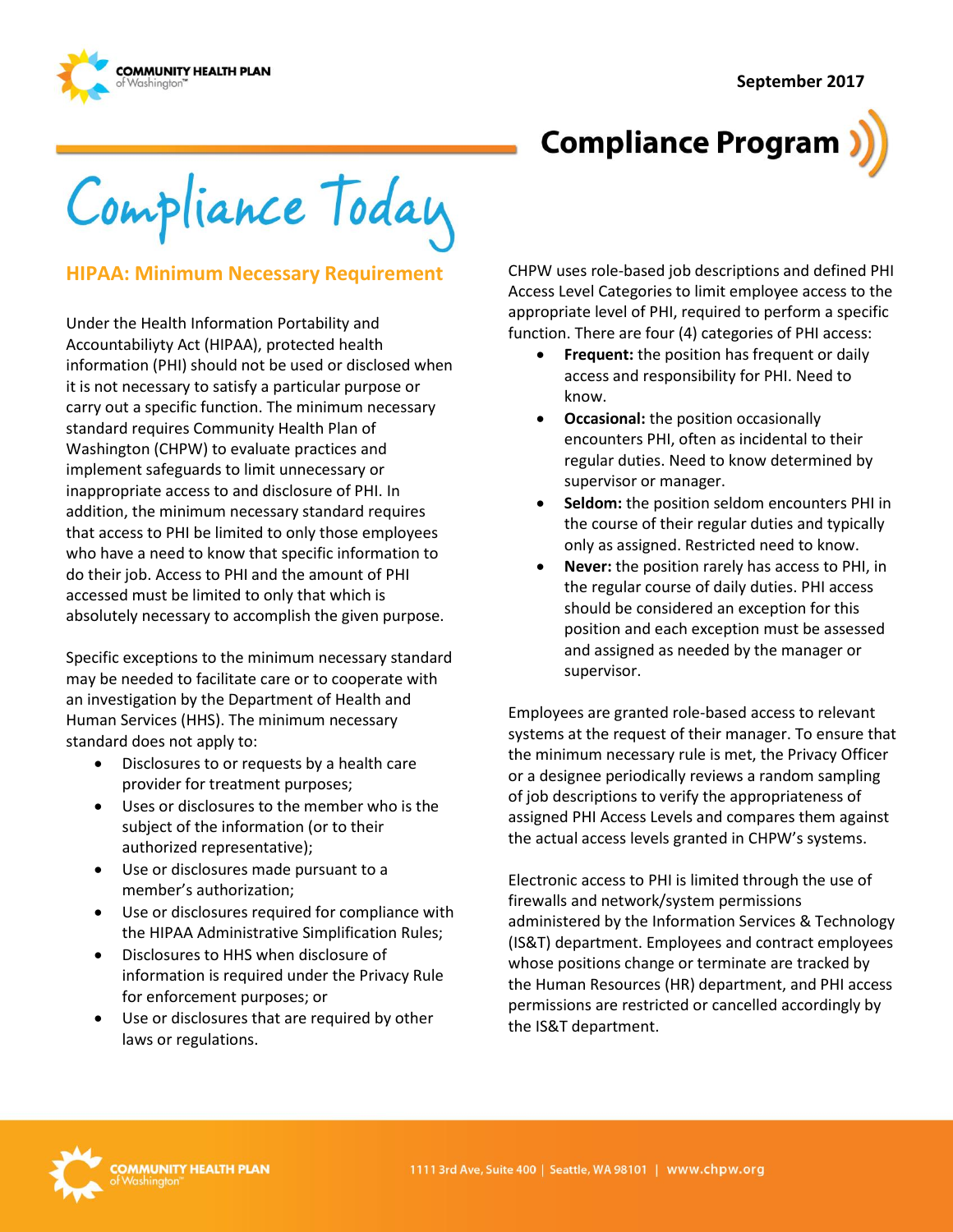**September 2017**





Compliance Today

For more information:

- *[Member Privacy: PHI Use and Disclosure](http://chpsp/PP/Compliance/Member%20Privacy-PHI%20Use%20and%20Disclosure%20Procedure%20-%20CO316.pdf)* procedure (CO316).
- *[Employee Network and Facility Access](http://chpsp/PP/Compliance/Employee%20Network%20and%20Facility%20Access%20Authorization%20MAC%20Form%20Procedure%20-%20CO335.pdf)  [Authorization](http://chpsp/PP/Compliance/Employee%20Network%20and%20Facility%20Access%20Authorization%20MAC%20Form%20Procedure%20-%20CO335.pdf)* procedure (CO335).
- *Facility Badge Access* procedure (FA303)
- *[HIPAA and Privacy Security Safeguards](http://chpsp/PP/Compliance/HIPAA%20and%20Privacy%20Security%20Safeguards%20Violations%20Policy%20-%20CO325.pdf)  [Violations](http://chpsp/PP/Compliance/HIPAA%20and%20Privacy%20Security%20Safeguards%20Violations%20Policy%20-%20CO325.pdf)* policy (CO325).
- *[HIPAA Security](http://chpsp/PP/Compliance/HIPAA%20Security%20Policy%20-%20CO330.pdf)* policy (CO330).
- *[Privacy Incidents and Breach Notifications](http://chpsp/PP/Compliance/Privacy%20Incidents%20and%20Breach%20Notifications%20Policy%20-%20CO311.pdf)*  policy (CO311).
- *[Privacy Incidents and Breach Notifications](http://chpsp/PP/Compliance/Privacy%20Incidents%20and%20Breach%20Notifications%20Procedure%20-%20CO312.pdf)*  procedure (CO312).

### **HIPAA: De-Identification of PHI**

Any time CHPW receives a request for data that includes PHI, business owners must understand the purpose of the request and for what the information will be used. HIPAA requires that CHPW always provide the minimum necessary amount of information needed to fulfill the purpose of the request.

Whenever possible, aggregate or de-identified information is preferred for disclosure. Even if disclosing to another covered entity, it is important only to disclose the minimum necessary needed to fulfill the intended purpose, as all electronic PHI (ePHI) is at risk. The more individuals or entities with access to health care data increase the risk of that data being impermissibly accessed or disclosed.

Once PHI has been de-identified, it is no longer PHI. There are two methods of de-identification: 1) use of statistical methods proven to render information not individually identifiable, and 2) deletion of the 18 specified PHI identifiers.

#### **Statistical Method**

A person with appropriate knowledge of and experience with generally accepted statistical and scientific principles and methods for rendering information not individually identifiable may deidentify data by:

- 1. Applying such principles and methods and determining that the risk is very small that the information could be used, alone or in combination with other reasonably abailable information, by an anticipated recipient to identify an individual who is a subject of the information; and
- 2. Documenting the methods and results of the analysis that justify such determination.

### **Deletion of 18 PHI Identifiers**

To de-identify PHI using this method, the following identifiers of the individual or of releatives, employers, or household members of the individual are removed:

- 1. Names;
- 2. All geographic subdividsions smaller than a State, including street address, city, county, precinct, zip code, and their equivalent geocodes, except for the initial three digits of a zip code if, according to he current publicly available data from the Bureau of the Census:
	- o The geographic unit formed by combining all zip codes with the same three initial digits contains more than 20,000 people; and
	- o The initial three digits of a zip code for all such geographic units containing 20,000 or fewer peole is changed to 000.
	- o Currently, 036, 059, 063, 102, 203, 556, 592, 790, 821, 823, 830, 831, 878, 879,

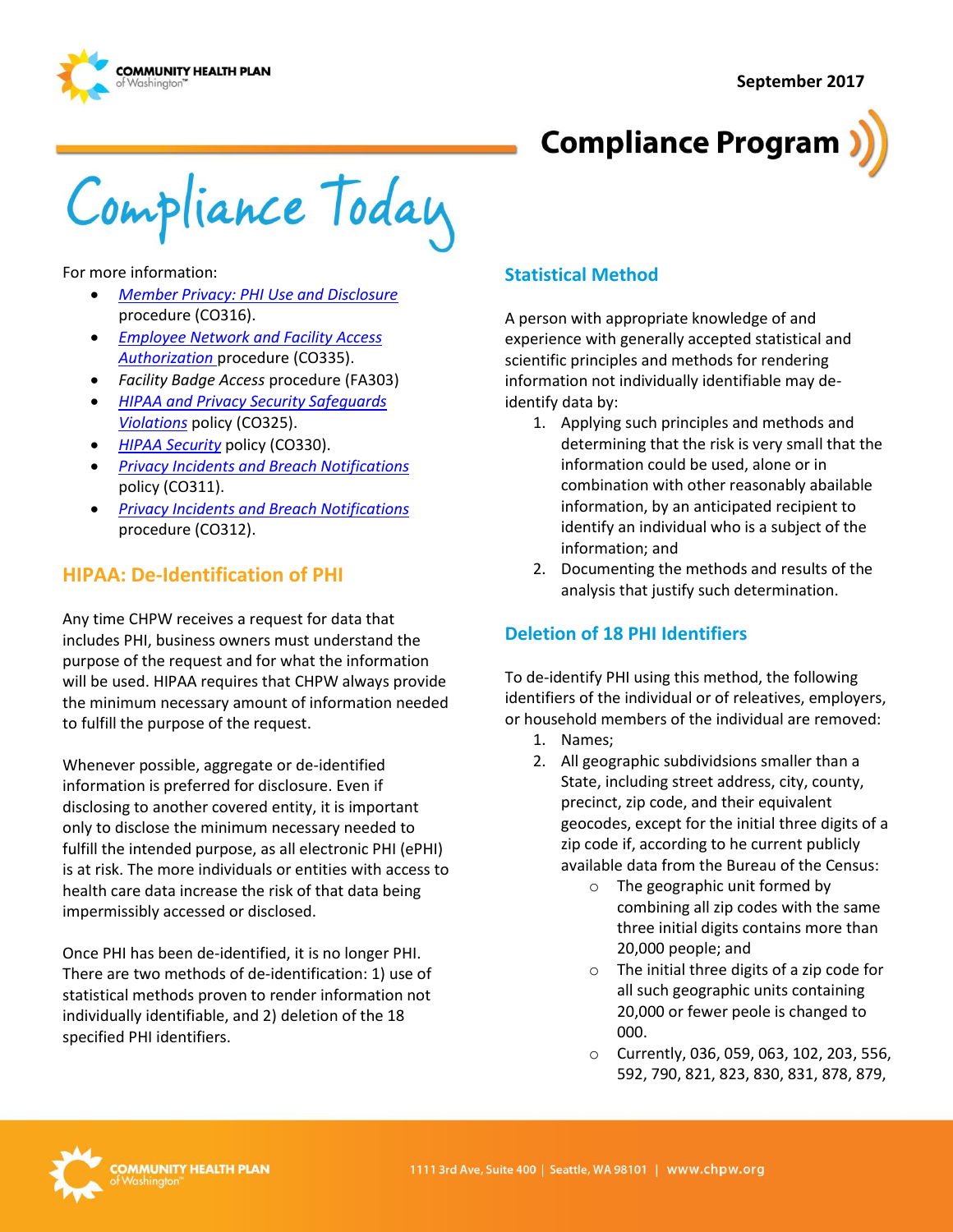



Compliance Today

884, 890, and 893 are all recorded as "000."

- 3. All elements of dates (except year) for dates directly related to an individual, including birth date, admission date, discharge date, date of death; and all ages over 89 and all elements of dates (including year) indicative of such age, except that such ages and elements may be aggregated into a single category of age 90 or older;
- 4. Telephone numbers;
- 5. Fax numbers;
- 6. Electronic mail (email) addresses;
- 7. Social security numbers;
- 8. Medical record numbers;
- 9. Health plan beneficiary numbers;
- 10. Account numbers;
- 11. Certificate/license numbers;
- 12. Device identifiers and serial numbers;
- 13. Vehicle identifiers and serial numbers, including license plate numbers;
- 14. Web universial resource locators (URLs, website addresses);
- 15. Internet protocol (IP) address numbers;
- 16. Biometric identifiers, including finger and voice prints;
- 17. Full face photographic images and any comparable images; and
- 18. Any other unique identifying number, characteristic, or code.

#### For more information:

- *[Member Privacy](http://chpsp/PP/Compliance/Member%20Privacy%20Policy%20-%20CO298.pdf)* policy (CO298).
- *[Member Privacy: PHI and Member Rights](http://chpsp/PP/Compliance/Member%20Privacy-PHI%20and%20Member%20Rights%20Procedure%20-%20CO315.pdf)* procedure (CO315).
- *[Member Privacy: PHI Use and Disclosure](http://chpsp/PP/Compliance/Member%20Privacy-PHI%20Use%20and%20Disclosure%20Procedure%20-%20CO316.pdf)* procedure (CO316).
- *[Member Privacy: Workforce Member](http://chpsp/PP/Compliance/Member%20Privacy-Workforce%20Member%20Responsibilities%20Procedure%20-%20CO317.pdf)  [Responsibilties](http://chpsp/PP/Compliance/Member%20Privacy-Workforce%20Member%20Responsibilities%20Procedure%20-%20CO317.pdf)* procedure (CO317).

## **Protecting PHI**

To ensure workforce members follow CHPW's privacy and security requirements, the Compliance department conducts quarterly privacy and security audits. As a reminder, all workforce members, contractors, and agents are required to adhere to the following:

- Encrypt ePHI stored on all portable devices, such as thumb drives, flash drives, and external hard drives;
- Never share usernames or passwords;
- Never leave usernames or passwords visible;
- Lock computer screens when leaving their desk (Ctrl-Alt-Delete + "Lock Computer," or  $H + L$ );
- **Keep laptops locked to the workstation**; and o Work with IS&T for keys or locks as
	- needed.
- When leaving work, secure thumb drives, external hard drives, and any other portable device containing PHI in a drawer or cabinet.

Extra precautions must be taken to protect confidential and proprietary information stored on portable electronic media. Portable electronic media include CDs/DVDs, thumb drives (USB flash drives), PDAs, mobile phones, and tablets.

- **All** portable electronic media must be **secured** when not in use; either in a drawer, cabinet, secure room, or with a laptop cable lock.
	- o Work with Facilities or IS&T for keys or locks as needed.
- When working on your laptop in a public space, ensure others cannot see your screen.
- Never leave your laptop, printed PHI, or company confidential or proprietary information unattended while in public spaces.
- Never connect CHPW devices to free, public, or unsecured wireless networks.
- Never store PHI or company confidential or

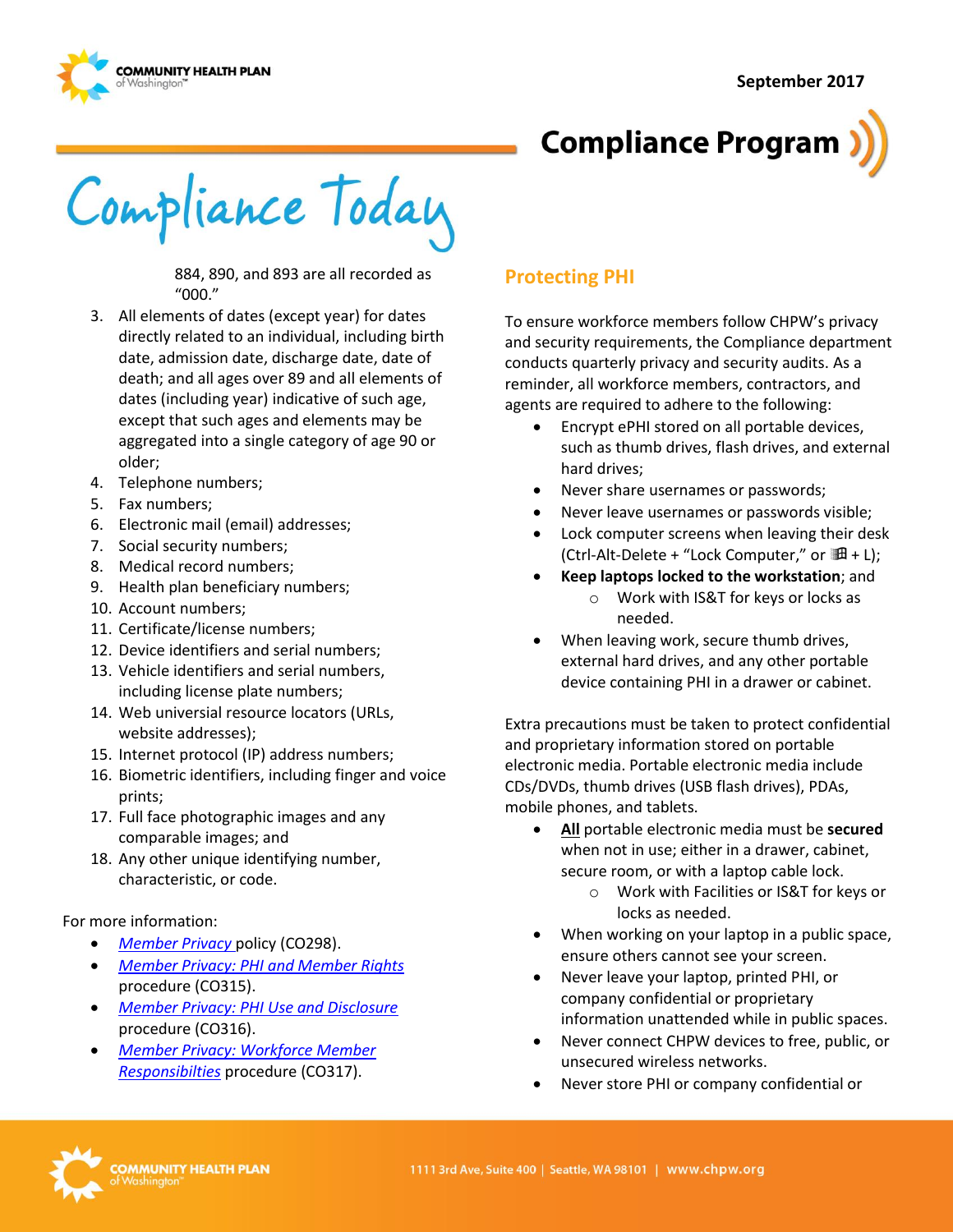

# **Compliance Program**

Compliance Today

proprietary information on your computer's hard drive (C:\); and

 Only use CHPW's secured network folders/drives.

**Note: 'Unsecured Laptops' continue to be the most common CHPW workforce member violation.**

## **Compliance Hotline (800) 826-6762**

Effective Lines of Communication is one of the Seven Elements of an Effective Compliance Program. In this element, CHPW must have a system in place to receive, record, respond to, and track compliance-related questions, reports of suspected or detected noncompliance, and potential fraud, waste, or abuse (FWA) from workforce members, plan members, and first tier, downstream, and related entities (FDR). Mechanisms for reporting must maintain confidentiality and allow anonymity if desired.

Each workforce member has a duty to report any potential compliance or ethics concerns, potential noncompliance or FWA. CHPW provides access to a confidential Compliance Hotline for workforce members to report instances of suspected or detected non-compliance, potential FWA, and other compliance and ethics concerns. The Hotline is operated and available 24 hours a day, seven days a week at (800) 826-6762, by NAVEX (vendor).

In order to ensure confidentiality and comfort in reporting, the Hotline vendor does not trace or record calls. If you choose to remain anonymous, no one will attempt to identify you. If you choose to identify yourself, CHPW will keep your identity confidential, to the fullest extent possible or allowed by law.

When you make a report, the Compliance Hotline

representative documents your concern(s) and comment(s). The Hotline vendor then forwards the report to the CHPW VP of Talent and Business Process Management for investigation and resolution. Investigation and resolution may involve other departments, including Compliance, Legal, or other CHPW management. You can request an update on the progress or outcome of the investigation by contacting the Compliance Hotline (even if reported confidentially; you will receive a tracking number).

CHPW prohibits retaliation for compliance-related questions or reports of potential non-compliance or potential FWA made in good faith. Making deliberately false or malicious reports is prohibited. If you feel you have been threatened or intimidated after making a report, or prior to making a report, notify the HR department or the Compliance Officer.

# **Reminders/Updates**

#### **Compliance P&Ps Recently Updated:**

- *[Fraud, Waste, and Abuse](http://chpsp/PP/Compliance/Fraud,%20Waste,%20and%20Abuse%20Policy%20-%20CO289.pdf)* policy (CO289).
- *[Advance Directives](http://chpsp/PP/Compliance/Advanced%20Directives%20Policy%20-%20CO291.pdf)* policy (CO291).
- *[Advance Directives](http://chpsp/PP/Compliance/Advanced%20Directives%20Procedure%20-%20CO292.pdf)* procedure (CO292).
- *[Compliance Program](http://chpsp/PP/Compliance/Compliance%20Program%20Policy%20-%20CO300.pdf)* policy (CO300).
- *[CHPW Policy & Procedure Approval Process](http://chpsp/PP/Compliance/Policy%20and%20Procedure%20Approval%20Process%20Procedure%20-%20CO305.pdf)* procedure (CO305).
- *[False Claims and Whistleblower Protections](http://chpsp/PP/Compliance/False%20Claims%20Prevention%20and%20Whistleblower%20Protections%20Policy%20-%20CO310.pdf)* policy (CO310).
- *[Compliance Hotline](http://chpsp/PP/Compliance/Compliance%20Hotline%20Policy%20-%20CO319.pdf)* policy (CO319).
- *[Compliance Hotline](http://chpsp/PP/Compliance/Compliance%20Hotline%20Procedure%20-%20CO320.pdf)* procedure (CO320).
- *[Delegated Vendor Oversight](http://chpsp/PP/Compliance/Delegated%20Vendor%20Oversight%20Policy%20-%20CO321.pdf)* policy (CO321).
- *[HIPAA & Privacy/Security Safeguards Violations](http://chpsp/PP/Compliance/HIPAA%20and%20Privacy%20Security%20Safeguards%20Violations%20Policy%20-%20CO325.pdf)* policy (CO325).
- *[Cooperation with Auditors & Investigators](http://chpsp/PP/Compliance/Cooperation%20with%20Audit%20and%20Investigators%20Policy%20-%20CO327.pdf)* policy (CO327).